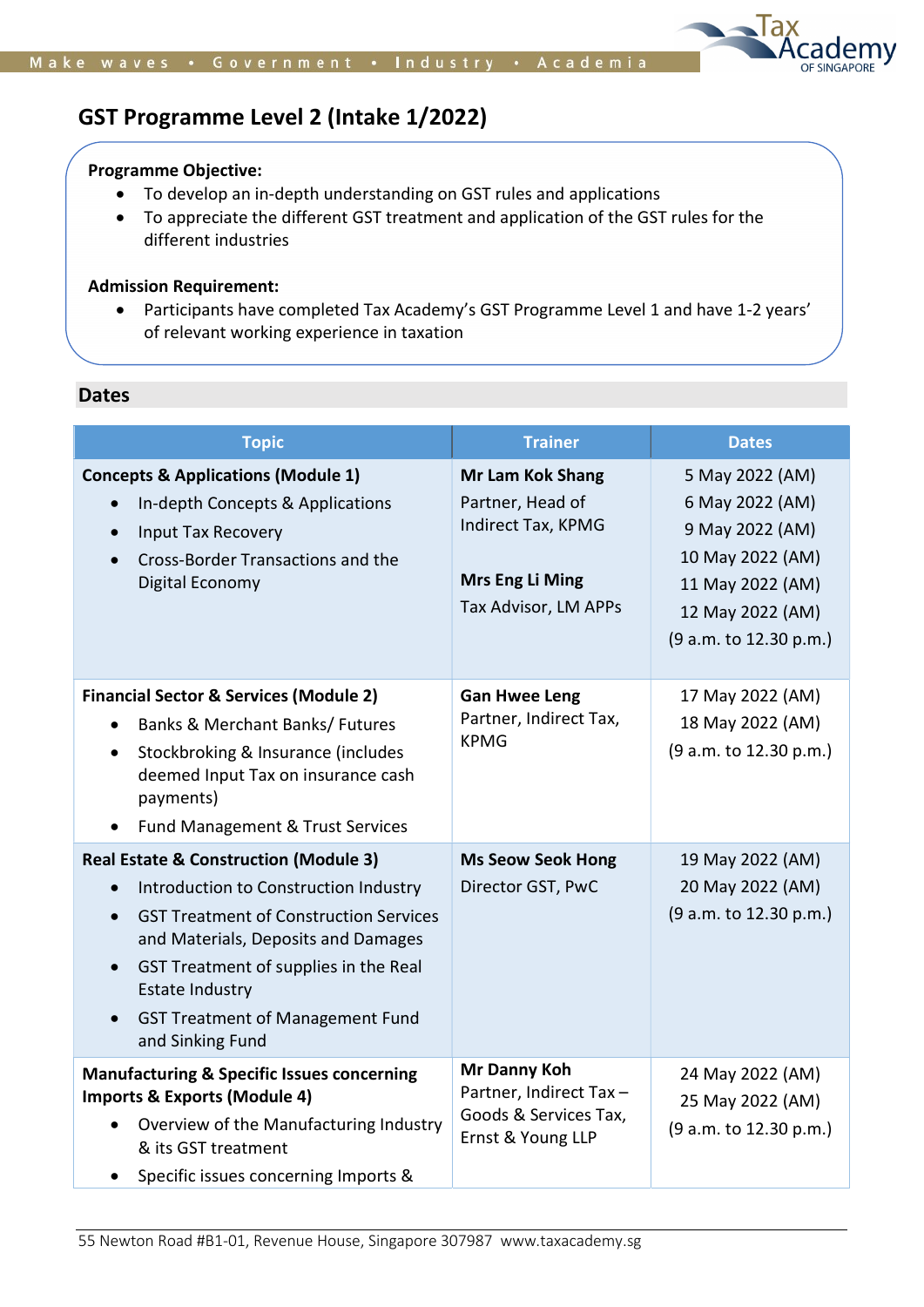| <b>Various Service Sectors (Module 5)</b><br><b>Mrs Eng Li Ming</b><br>30 May 2022<br>(Full-Day)<br>Tax Advisor, LM APPs<br>Logistics<br>$\bullet$<br>Telecommunication<br><b>Voluntary Welfare Organisations</b><br>(VWOs) and Charities<br>Webhosting & Co-location Services<br>$\bullet$<br>Advertising<br>$\bullet$<br>Hotel<br>Travel<br><b>Motor Vehicles</b><br>$\bullet$<br><b>Mrs Eng Li Ming</b><br>3 Jun 2022 (AM)<br><b>Incentives, Rebates and Loyalty Programmes</b><br>(Module 6)<br>Tax Advisor, LM APPs<br><b>Incentives and Rebates</b><br>Vouchers | <b>Exports</b><br>Challenges faced by the importers and<br>$\bullet$<br>exporters |                                                                     |
|-----------------------------------------------------------------------------------------------------------------------------------------------------------------------------------------------------------------------------------------------------------------------------------------------------------------------------------------------------------------------------------------------------------------------------------------------------------------------------------------------------------------------------------------------------------------------|-----------------------------------------------------------------------------------|---------------------------------------------------------------------|
|                                                                                                                                                                                                                                                                                                                                                                                                                                                                                                                                                                       |                                                                                   | (9 a.m. to 5.30 p.m.)<br>31 May 2022 (AM)<br>(9 a.m. to 12.30 p.m.) |
| Loyalty Reward Points                                                                                                                                                                                                                                                                                                                                                                                                                                                                                                                                                 |                                                                                   | (9 a.m. to 12.30 p.m.)                                              |

Toy

## Note:

- Participants are given access to the programme materials on the Learning Management System, Canvas from 29 Apr 2022 to 30 Jun 2022.
- All classes will be conducted online via Zoom.
- Recording of the online training by Tax Academy (TA) is a requirement by SkillsFuture Singapore (SSG) for audit purposes. Participants are also required to turn on their video cameras for the recording.
- Programme qualifies for a total of 51 CPE hours.

## Course Fees

## \$1,926 (incl GST)

- Fees include course materials and written examination fee for first sitting.
- The same course fee applies for participants who opt out of the examination.
- Overseas participants who in their business capacity belong overseas and are sponsored by overseas employers, will pay SGD1,800, excluding GST.
- Self-funded individuals may apply for SkillsFuture Credit claim and Union Training Assistance Programme (UTAP) funding, subject to the respective conditions.

NOTE: Please ensure that you have read and understood the Terms and Conditions for courses before you register.